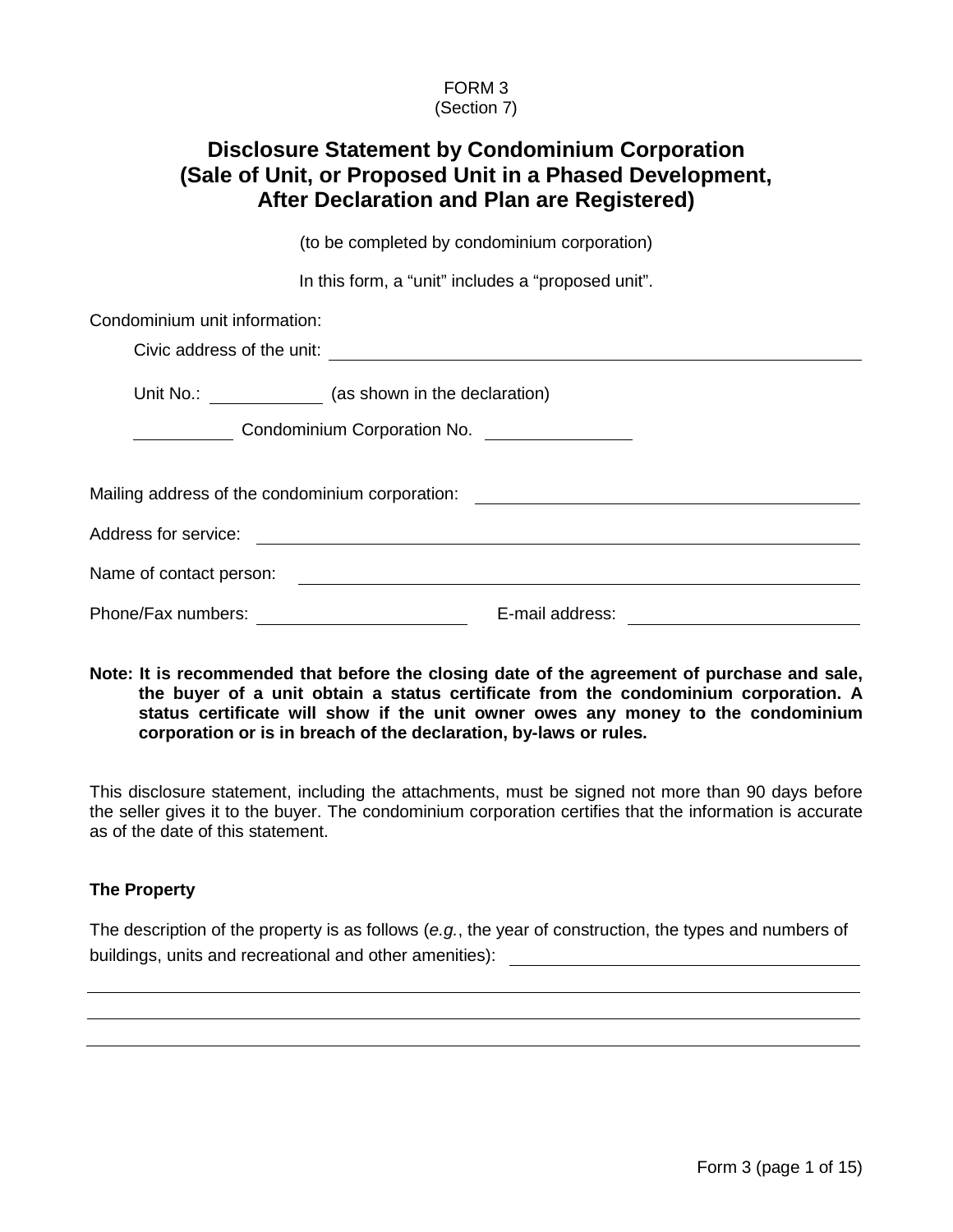For a property that includes a bare land unit or a unit in an air space parcel, list any infrastructure or utilities (*e.g.*, roads and street lighting within the development, areas through which utilities extend) that are not part of the common elements:

List any amenities that are not completed and indicate the projected completion date for each one:

The property is subject to a historic or heritage designation by a government or municipal authority that restricts its use or development.

| بوب    |
|--------|
| n<br>Λ |

If yes, the designations and restrictions are

The details of any known work orders or violation notices regarding ways in which the property or any part of it does not comply with municipal or other regulatory requirements (such as zoning, health, occupancy or environmental by-laws or regulations, building or fire codes and any other protection-related codes, by-laws or regulations) are as follows:

The number of units that are known to be rented or leased:

### **Financial Matters**

In addition to common expenses, the condominium corporation charges unit owners for the following:

| $\Box$ Parking              |   |  |
|-----------------------------|---|--|
| □ Locker/Storage            | S |  |
| $\Box$ Laundry services     | S |  |
| $\Box$ Documentation        |   |  |
| $\Box$ Other (give details) | S |  |
|                             |   |  |

.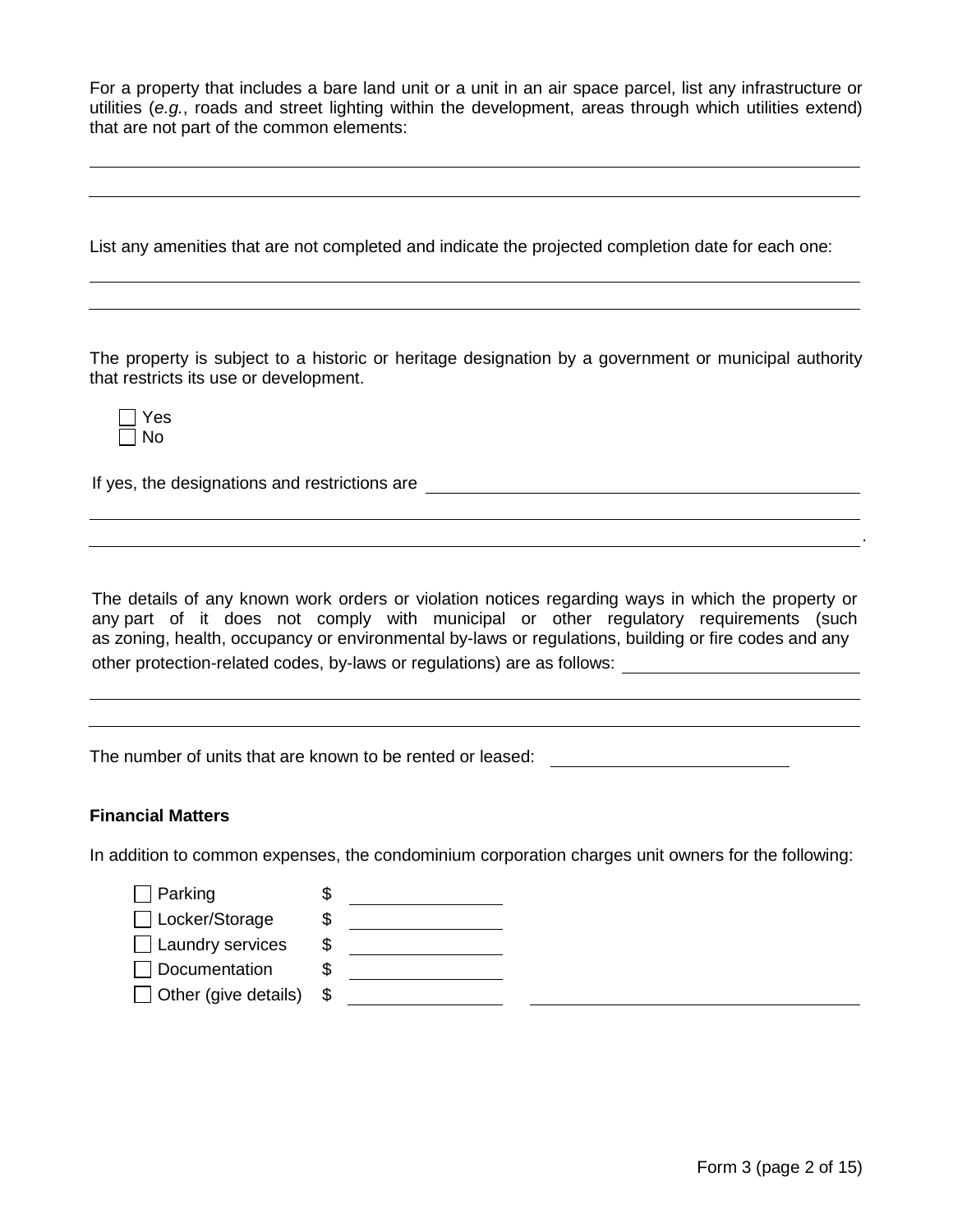The following services or expenses are not included in the statement of financial projections or budget as common expenses but will later become a common expense:

| Service or Expense | <b>Estimated cost</b> |
|--------------------|-----------------------|
|                    | w                     |
|                    |                       |
|                    |                       |

The unit owner is responsible for paying the following utilities and other services that are not common expenses:

| □ Natural Gas               |                                                                      |
|-----------------------------|----------------------------------------------------------------------|
| $\Box$ Electricity          |                                                                      |
| □ Water and Sewer           |                                                                      |
|                             | $\Box$ Telecommunication Services (e.g., telephone, cable, Internet) |
| $\Box$ Property taxes       |                                                                      |
| $\Box$ Other (give details) |                                                                      |

The condominium corporation is required to pay the following fees or charges to the declarant or another person:

On the purchase of a unit, the condominium corporation charges the buyer for the following items and services (*e.g.*, charges for keys, access cards or booking the elevator):

Since the date that the budget for the current fiscal year was approved, the condominium corporation has not approved any major expenditures or made any decision that may affect the usual expenses of the corporation, except as follows:

The condominium corporation plans to make a substantial change to the common elements or an addition to the common assets. (See subsection 172(2) of *The Condominium Act* for information about substantial change.)

| -       |
|---------|
| n<br>۸J |

If yes, provide details and the approximate cost of the substantial change: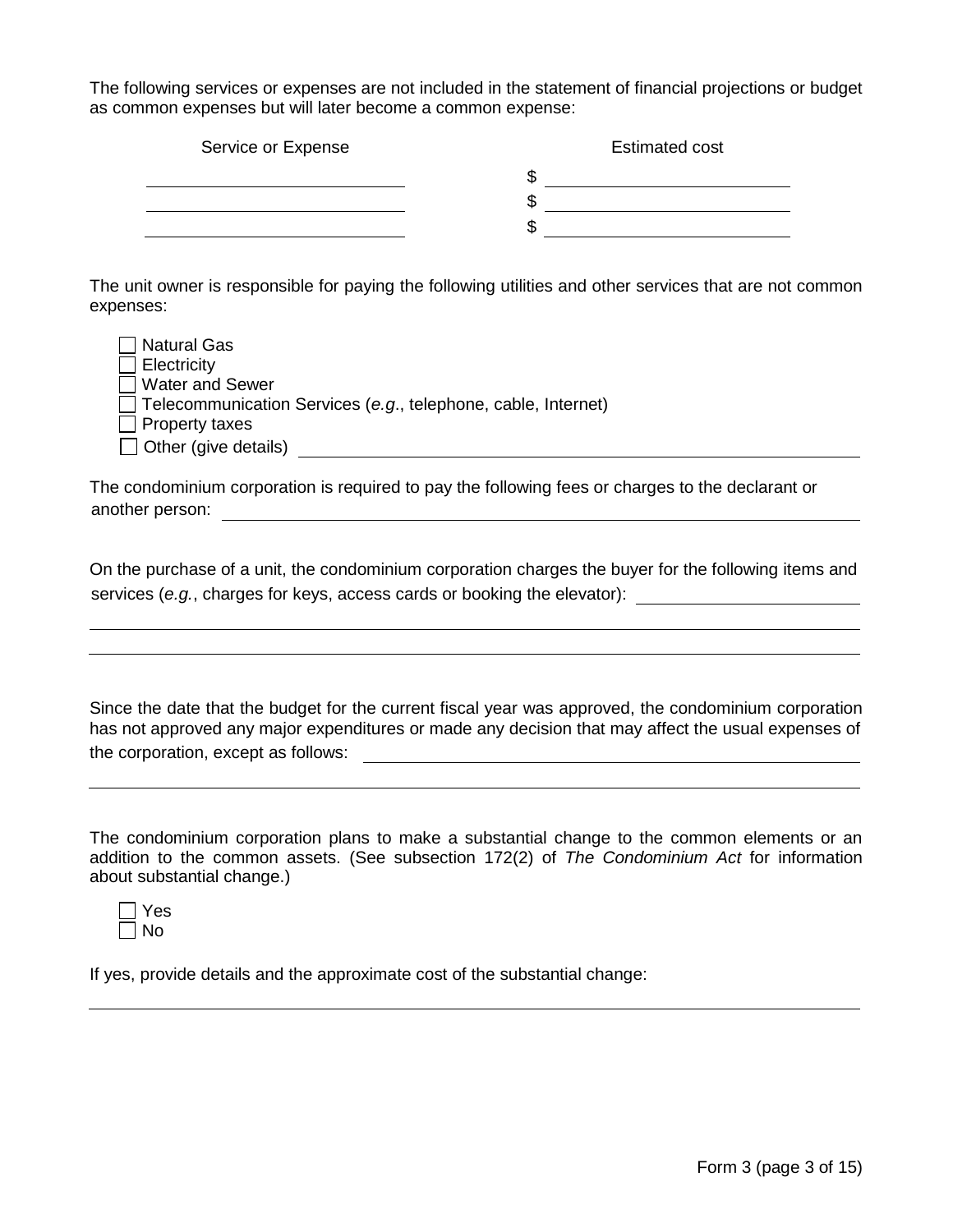|  |  |  |  | Since the date of the last financial statement of the condominium corporation, there has been no |  |  |
|--|--|--|--|--------------------------------------------------------------------------------------------------|--|--|
|  |  |  |  | significant change in the assets or liabilities of the corporation, except as follows:           |  |  |

| <b>Auditor</b>                                                                                                                                                                                                                                                                                                                           |
|------------------------------------------------------------------------------------------------------------------------------------------------------------------------------------------------------------------------------------------------------------------------------------------------------------------------------------------|
| The condominium corporation's auditor as appointed by the unit owners at the last annual general<br>meeting is <u>example and the set of the set of the set of the set of the set of the set of the set of the set of the set of the set of the set of the set of the set of the set of the set of the set of the set of the set of </u> |
| <b>OR</b>                                                                                                                                                                                                                                                                                                                                |
| Since the condominium corporation has fewer than 10 units, the unit owners chose not to appoint<br>an auditor. This decision will be reviewed at the next annual general meeting.                                                                                                                                                        |
| <b>Reserve Funds</b>                                                                                                                                                                                                                                                                                                                     |
| The reserve fund balance is \$                                                                                                                                                                                                                                                                                                           |
| The amount of any approved expenditures not yet taken from the reserve fund is \$                                                                                                                                                                                                                                                        |
| The total reserve fund contributions to be made during the current fiscal year is $\frac{1}{2}$                                                                                                                                                                                                                                          |
| A reserve fund study has not been done. The Condominium Act requires that a reserve                                                                                                                                                                                                                                                      |
| <b>OR</b>                                                                                                                                                                                                                                                                                                                                |
| The date of the reserve fund study or most recent update is _____________________. Reserve<br>fund studies must be updated every five years.                                                                                                                                                                                             |
| If the condominium property is being developed in phases, identify any phases that were not covered<br>by the study:<br><u> 1980 - Jan James James Barbara, meny dia kaominina mpikambana amin'ny fivondronan-kaominin'i Paris (ny faritr</u>                                                                                            |

The ideal balance recommended for the reserve fund for the current year is \$ \_\_\_\_\_\_\_\_\_\_\_\_\_\_\_\_\_.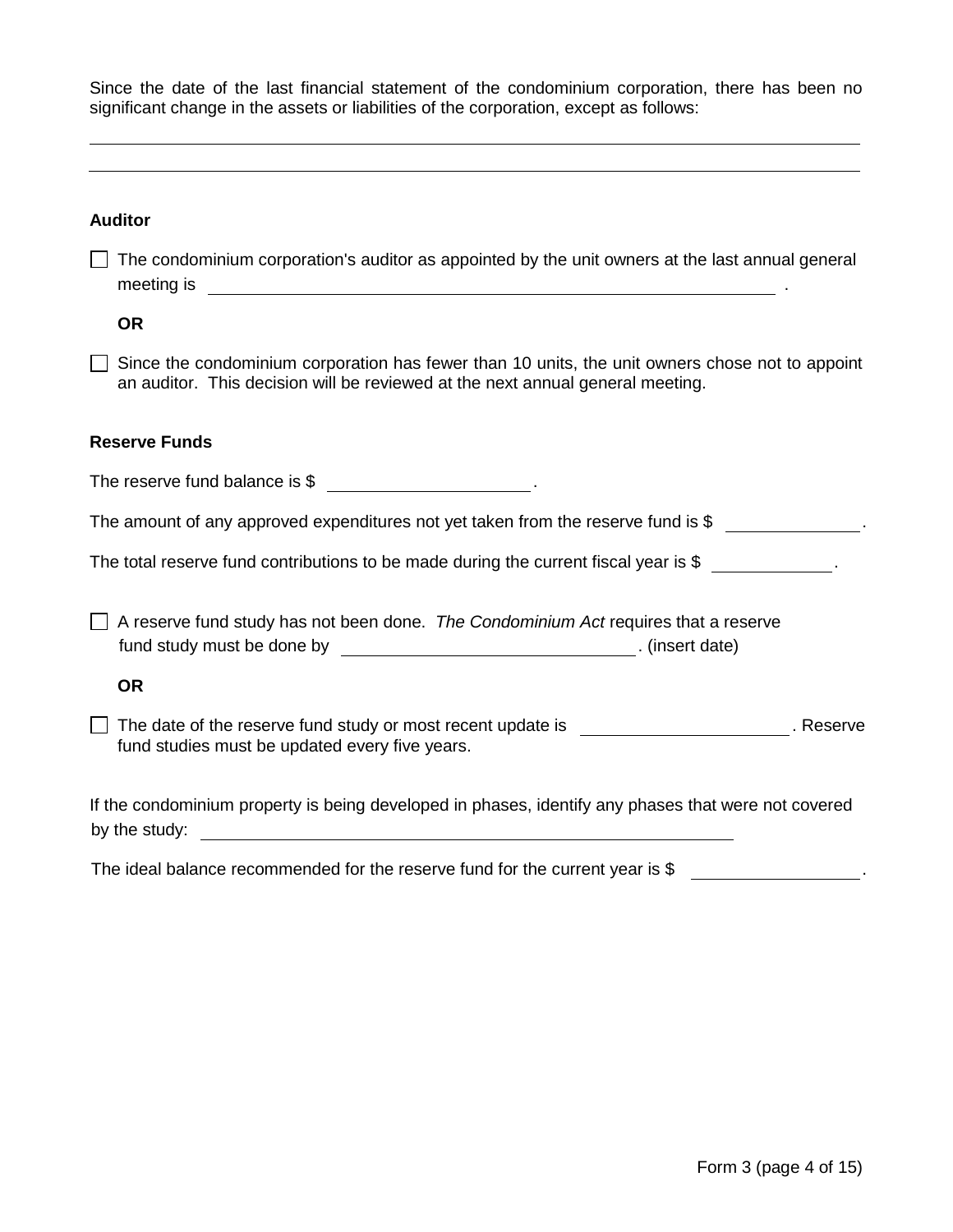**Caution:** Every reserve fund study shows the ideal balance recommended for the reserve fund for each year covered by the study to pay for major repairs and replacements. It is based on estimates of when the work will be needed.

When comparing the actual balance with the ideal balance, be aware that some work may be done earlier or later than expected, or may be paid for from an account other than the reserve fund. When this happens, the comparison may no longer show whether the money in the reserve fund is adequate to pay for work that will be needed in the future.

You may want to look at the projected repair and replacement schedule in the reserve fund study and ask for up-to-date information about the timing of the work and source of funds for the work that has been done since the study or latest update was completed. You may also wish to review the financial statements and the minutes of the condominium corporation's annual general meetings.

#### **Declaration, By-laws and Rules**

The buyer should review the declaration, by-laws and rules (if any) for restrictions on the use of the units and common elements.

For information about the following matters, see the relevant section(s) of the declaration, by-laws and rules:

| of<br>Pets – section                                                                                                                                                                                                              |  |
|-----------------------------------------------------------------------------------------------------------------------------------------------------------------------------------------------------------------------------------|--|
| (indicate declaration, by-laws or rules)                                                                                                                                                                                          |  |
| Smoking – section<br>of<br>(declaration, by-laws or rules)                                                                                                                                                                        |  |
| Maintenance and repair of the units – section<br>(declaration, by-laws or rules)                                                                                                                                                  |  |
| Maintenance and repair of the common elements – section<br>οf<br>(declaration, by-laws or rules)                                                                                                                                  |  |
| Responsibility for insurance for units – section<br>of<br>(declaration, by-laws or rules)                                                                                                                                         |  |
| Responsibility for insurance for common elements – section<br>οf<br>(declaration, by-laws or rules)                                                                                                                               |  |
| Parts of the common elements that will be or may be used for commercial purposes or other purposes<br>not related to residential purposes - section<br>οf<br>(declaration, by-laws or rules)                                      |  |
| Parts of the common elements and common assets that are to be used by the owners of one or more<br>specified units and not by all the owners and the restrictions on their use – section<br>(declaration, by-laws or rules)<br>οf |  |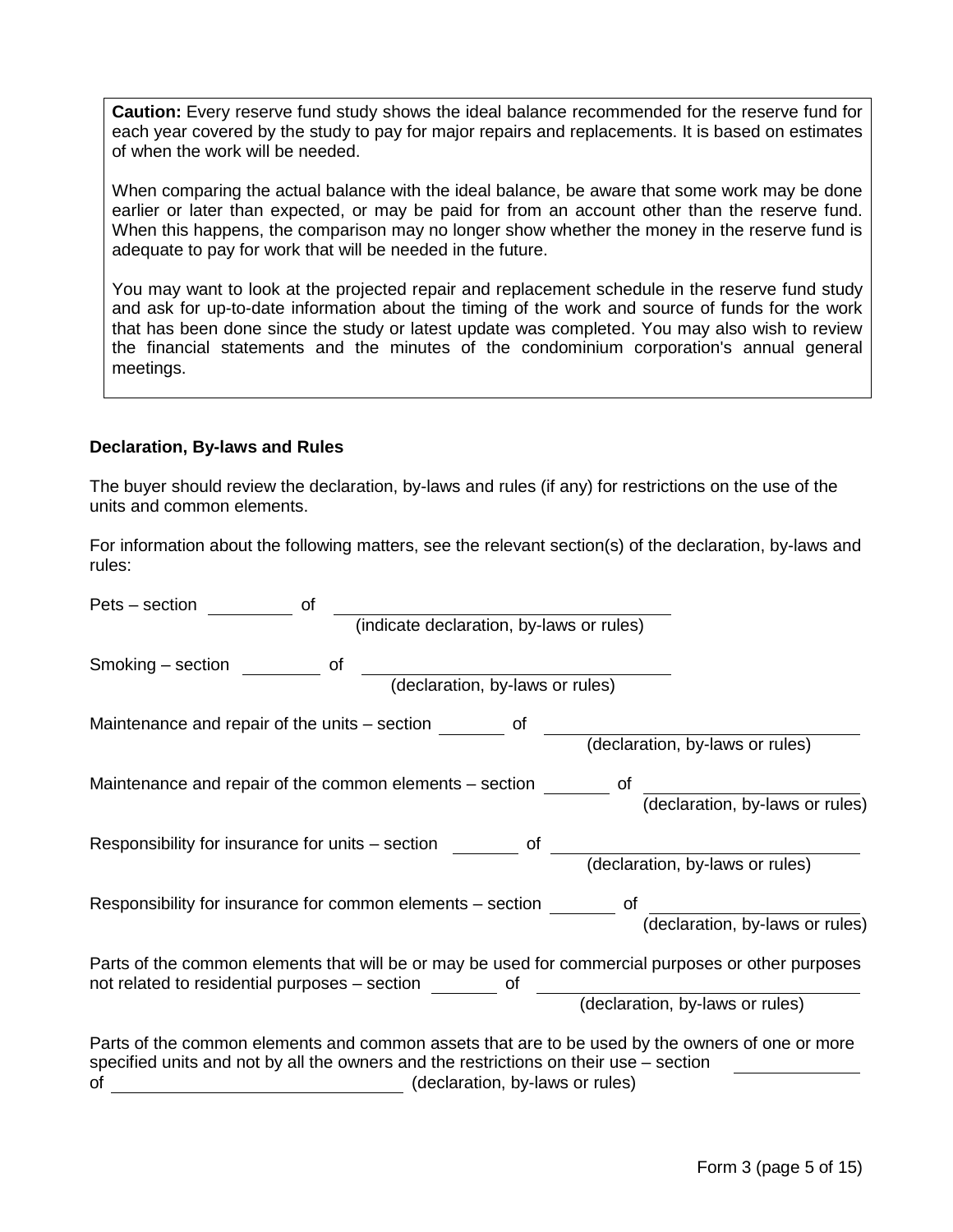Each unit's share of common expenses:

| $\Box$ is equal.                                     |    |                                 |  |
|------------------------------------------------------|----|---------------------------------|--|
| $\Box$ is equal to its share of the common elements. |    |                                 |  |
| $\Box$ is neither of the above – see section         | Ωt |                                 |  |
|                                                      |    | (declaration, by-laws or rules) |  |

The declaration authorizes the condominium corporation to collect a levy from unit owners who rent or lease their units.



If yes, the amount specified in the by-laws as the levy is  $\frac{1}{2}$  . This money is refundable at the end of a tenancy (with interest if provided for in the by-laws) unless the condominium corporation has an allowable claim against it.

**Note**: The maximum leasing levy allowed under *The Condominium Act* is \$1,500.

The by-laws include authority for the board to fine unit owners for one or more breaches of the by-laws or rules.

| es |
|----|
| חמ |

| If yes, the maximum amount of a fine is $$$ | , the number of times a fine may                       |
|---------------------------------------------|--------------------------------------------------------|
| be imposed is                               | and the frequency for imposing a fine for a continuing |
| contravention is                            |                                                        |

**Note**: *The Condominium Act* sets out the maximum amount for a fine (\$100), the number of times a fine may be imposed in a 12-month period (12 times) and the frequency for imposing a fine for a continuing contravention (once every seven days).

The condominium corporation plans to amend the declaration, by-laws or rules.

| .,<br>c<br>- |
|--------------|
| ∩<br>A.      |

If yes, provide details:

.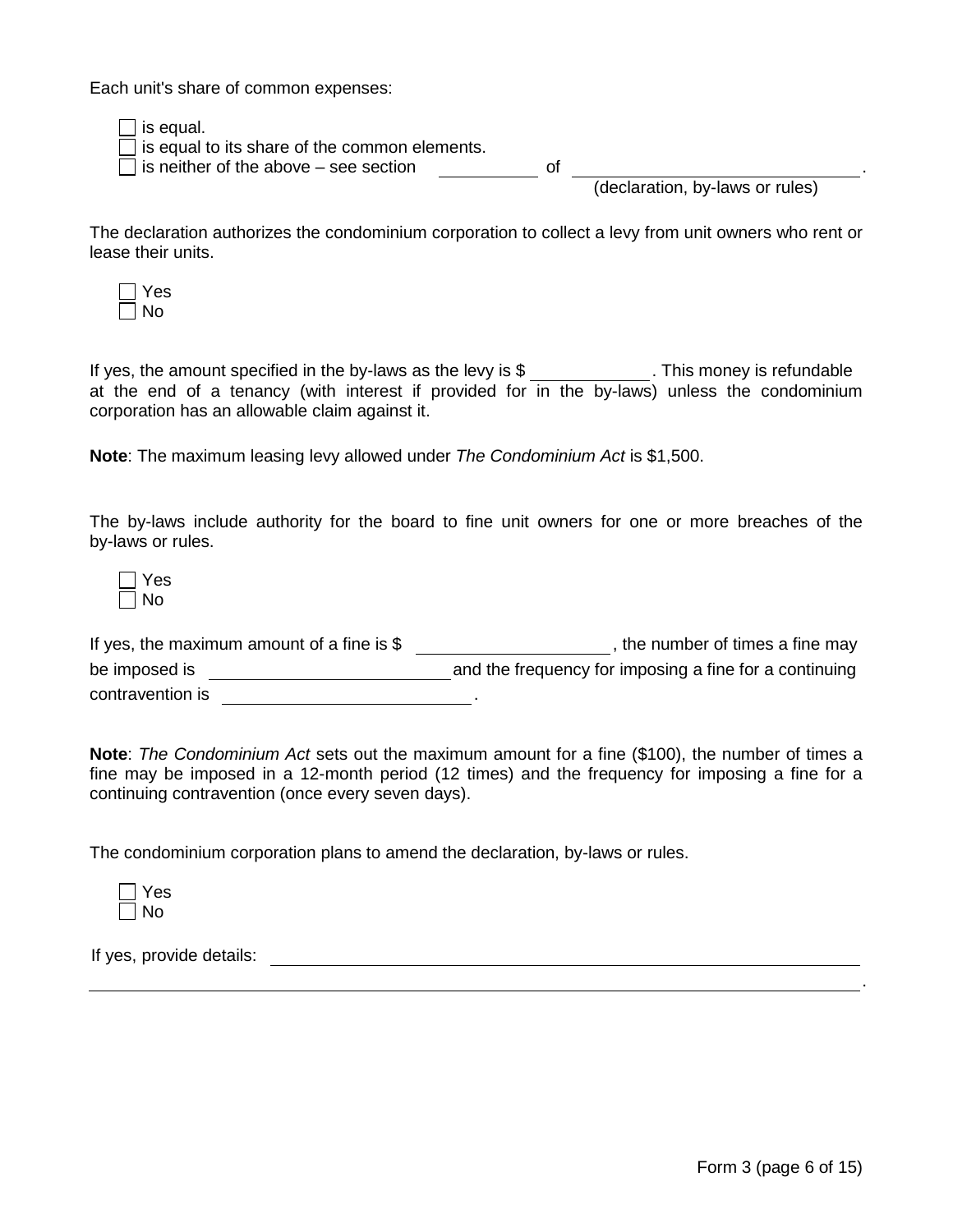The condominium corporation has approved amendments to the declaration and by-laws but has not yet registered the amendments in the applicable land titles office.

| ÷<br>∽ |
|--------|
| n      |

If yes, attach a copy of each amendment.

**Note**: The amendment to the declaration or by-law will take effect after it is registered.

#### **Management and Other Agreements**

The condominium corporation

 $\Box$  is self-managed, or

 $\Box$  has entered into a contract to manage the property with (name, address and phone number of property manager) **contained** and the contact of property manager

If there is a contract with a property manager, complete the following:

| The contract is for | year(s) at $$$                            | per year which works out to |
|---------------------|-------------------------------------------|-----------------------------|
| ₼                   | per unit, per month. The contract ends on | (insert date)               |

The condominium corporation can end the contract early.

| ╾ |
|---|
| n |

If yes, give details about the required notice period, if any:

The significant features of the following agreements are shown below. (The \* indicates which agreements were made with the declarant or a person who does not deal with the declarant at arm's length).

(a) agreement(s) for the provision of goods and services on a continuing basis that remain subject to termination under subsection 82(1) of *The Condominium Act*:

(b) agreement(s) for the provision of facilities to the condominium corporation on a for-profit basis:

(c) commercial lease(s) for parts of the common elements:

.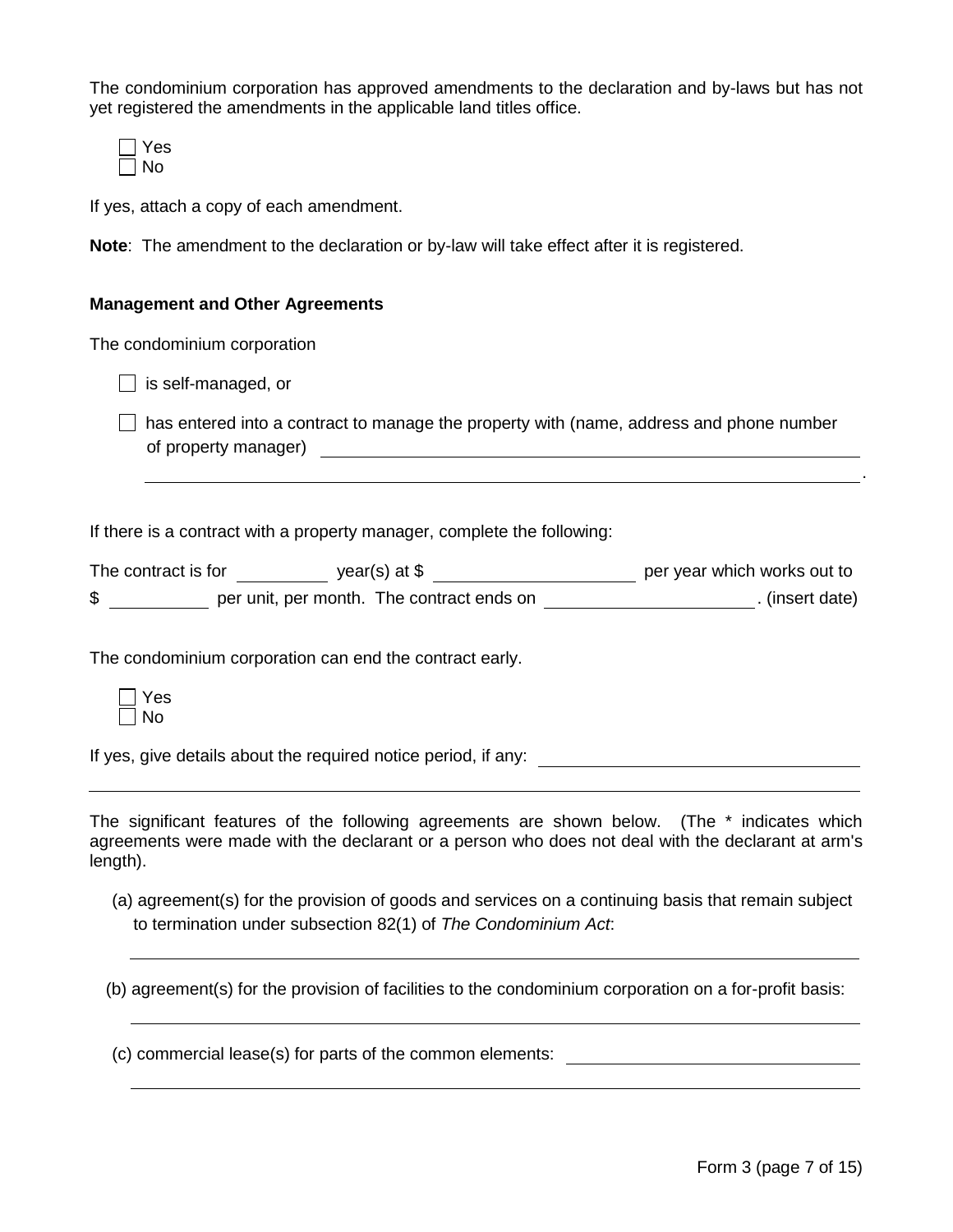| (d) insurance trust agreement: |                                                                                                                                                                                      |
|--------------------------------|--------------------------------------------------------------------------------------------------------------------------------------------------------------------------------------|
|                                | (e) mutual use agreement(s): $\qquad \qquad \qquad$                                                                                                                                  |
|                                | (f) agreement(s) between the condominium corporation and another condominium corporation:                                                                                            |
|                                | (g) agreement to borrow money (e.g., a loan) (indicate purpose, amount, name of lender, monthly<br>payments of principal and interest, due date and any special payment provisions): |
|                                | <b>Jota:</b> When a condominium cornoration enters into the agreements listed in clauses (a) to (d) before                                                                           |

**Note:** When a condominium corporation enters into the agreements listed in clauses (a) to (d) before the turn-over meeting, the condominium corporation is allowed to terminate those agreements with written notice within 12 months after the turn-over meeting. (See sections 81 and 82 of *The Condominium Act.*)

A condominium corporation may apply to a court for an order to terminate a mutual use agreement within a certain period of time. (See section 83 of *The Condominium Act*.)

# **Voting Rights**

Voting rights in the condominium corporation are allocated as follows:

 $\Box$  Each unit's share of the voting rights is equal.

 $\Box$  Each unit's share of the voting rights is equal to its share of the common elements.

 $\Box$  Neither of the above applies. The allocation of voting rights is as follows:

#### **Warranty**

A warranty covers the unit and common elements.



If yes, the details of the warranty are as follows (*e.g.*, what is covered, the length of coverage and the name of the warranty provider):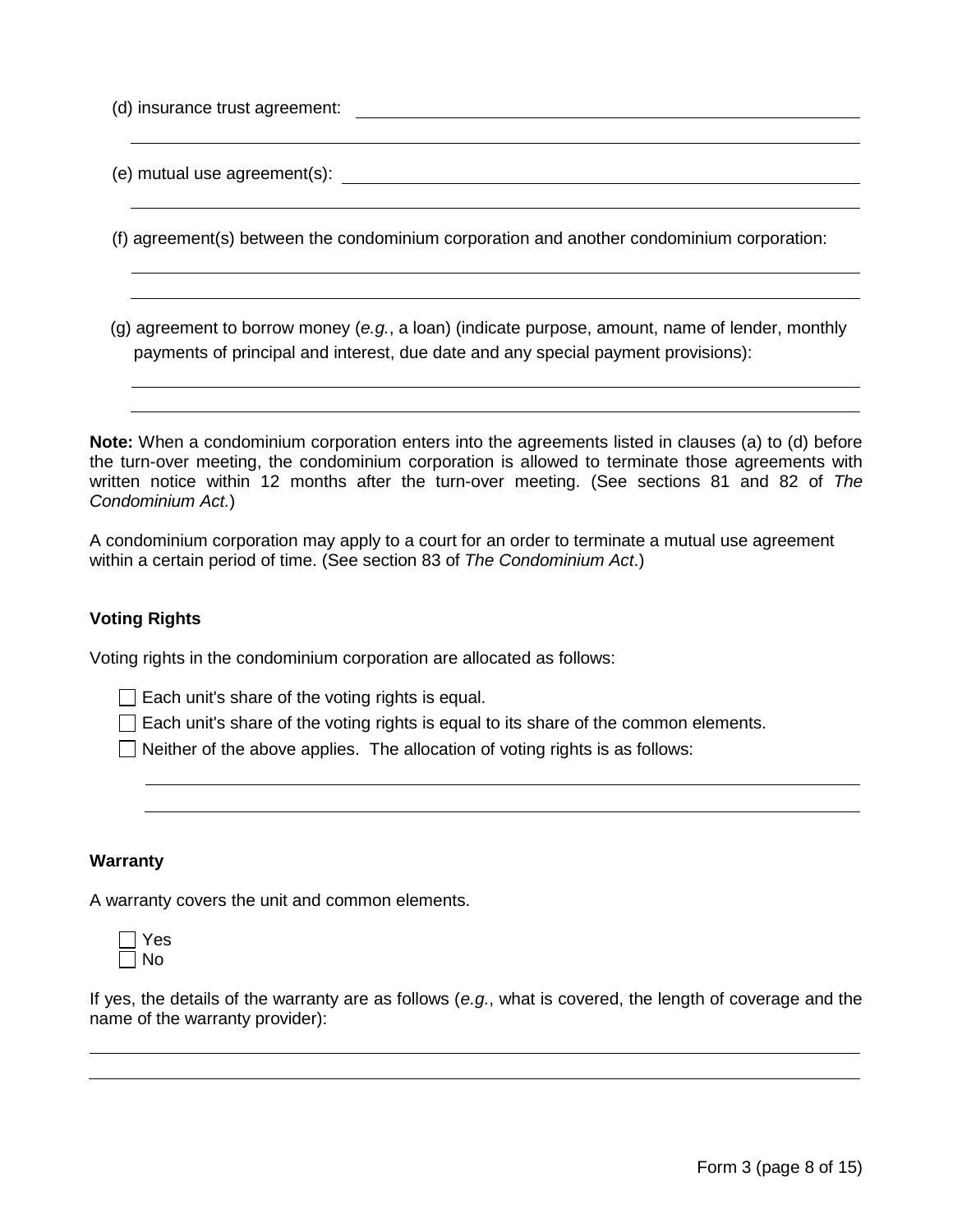# **Legal Actions — Insurance Claims — Warranty Claims**

The condominium corporation is involved in a legal action or proceeding, insurance claim or warranty claim respecting the property.

| es<br>н |
|---------|
| n       |

If yes, the details of the matter are as follows:

#### **Use of Units**

Some units are used for or intended for use for non-residential purposes or for temporary or transient accommodation.



If yes, complete the following:

| Unit # | Location | Use   | % of<br>Voting rights | % Share of<br>common<br>expenses |
|--------|----------|-------|-----------------------|----------------------------------|
|        |          |       |                       |                                  |
|        |          |       |                       |                                  |
|        |          |       |                       |                                  |
|        |          |       |                       |                                  |
|        |          | Total |                       |                                  |

# **Condominium Corporation Board**

The declarant's board has turned over control of the condominium corporation to a board elected by the unit owners.

| C. |
|----|

If no, the declarant still owns \_\_\_\_\_\_\_\_\_\_\_\_\_\_\_\_\_\_\_\_\_ existing units which is a % share of the total units.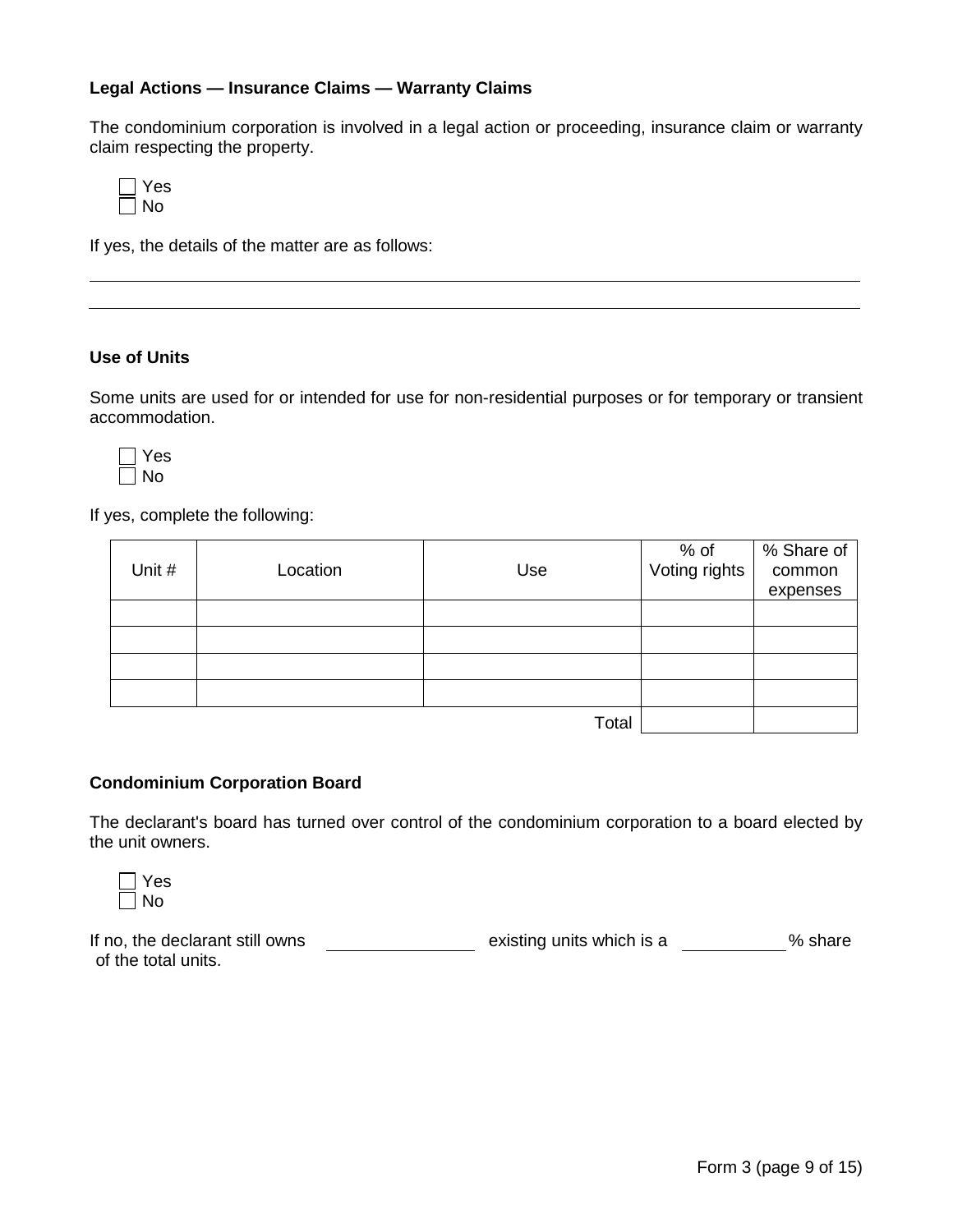If the declarant no longer owns the majority of the existing units, the date that the turn-over meeting is scheduled to be held is:

**Note:** Within six months after the declarant no longer owns the majority of existing units, subsection 75(2) of *The Condominium Act* requires the declarant to call a turn-over meeting to replace the declarant's board with a board elected by unit owners. The meeting must be held within 21 days after it is called.

The directors and officers of the condominium corporation are as follows:

| Name | Address for service | Position |
|------|---------------------|----------|
|      |                     |          |
|      |                     |          |
|      |                     |          |

I have the authority to sign this disclosure certificate on behalf of the condominium corporation.

signature of authorized individual date

(print name and title of authorized individual)

The following information is attached:

**Parking** is available on the condominium property. See Schedule A for additional information.

 The condominium corporation allowed the current or previous unit owner to make **changes to the common elements**. See Schedule B for additional information.

 The condominium corporation is a **leasehold condominium corporation**. See Schedule C for additional information.

 The condominium property will be developed in **phases.** See Schedule D for additional information.

The condominium corporation intends to **amalgamate** with another condominium corporation or **withdraw** all or part of the condominium property from governance under *The Condominium Act*. See Schedule E for additional information.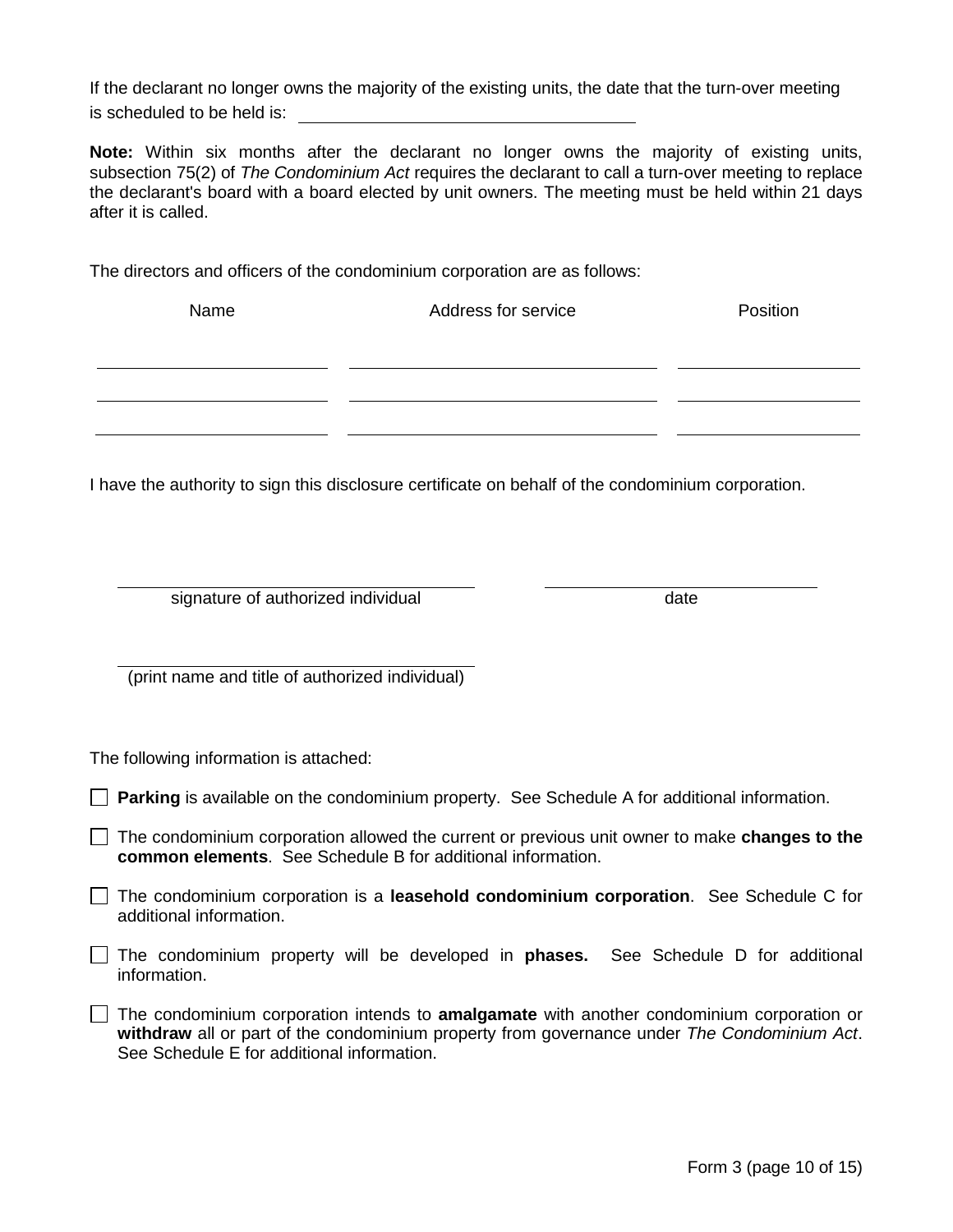# *Schedule A — Parking*

| Condominium unit information:             |                                                                                                                                                                                                                                   |
|-------------------------------------------|-----------------------------------------------------------------------------------------------------------------------------------------------------------------------------------------------------------------------------------|
| Civic address of the unit:                | <u> Alexandria de la contrada de la contrada de la contrada de la contrada de la contrada de la contrada de la c</u>                                                                                                              |
| Unit No.: (as shown in the declaration)   |                                                                                                                                                                                                                                   |
| <b>Condominium Corporation No.</b>        |                                                                                                                                                                                                                                   |
|                                           |                                                                                                                                                                                                                                   |
|                                           |                                                                                                                                                                                                                                   |
|                                           | (indicate whether it is indoor or outdoor parking, serviced or not serviced)                                                                                                                                                      |
|                                           | Parking for the unit will be available for use on: _____________________________                                                                                                                                                  |
|                                           |                                                                                                                                                                                                                                   |
|                                           | Additional parking spaces may be allocated to a unit (indicate the availability, cost and location):                                                                                                                              |
|                                           |                                                                                                                                                                                                                                   |
|                                           | Parking allocations may be subject to change (explain who will re-assign spaces and describe the                                                                                                                                  |
|                                           |                                                                                                                                                                                                                                   |
| There is visitor parking on the property. |                                                                                                                                                                                                                                   |
| Yes<br><b>No</b>                          |                                                                                                                                                                                                                                   |
| to pay for parking:                       | If yes, indicate the location and number of spaces and the amount of the charge if visitors are required<br><u>and the state of the state of the state of the state of the state of the state of the state of the state of th</u> |

signature of authorized individual date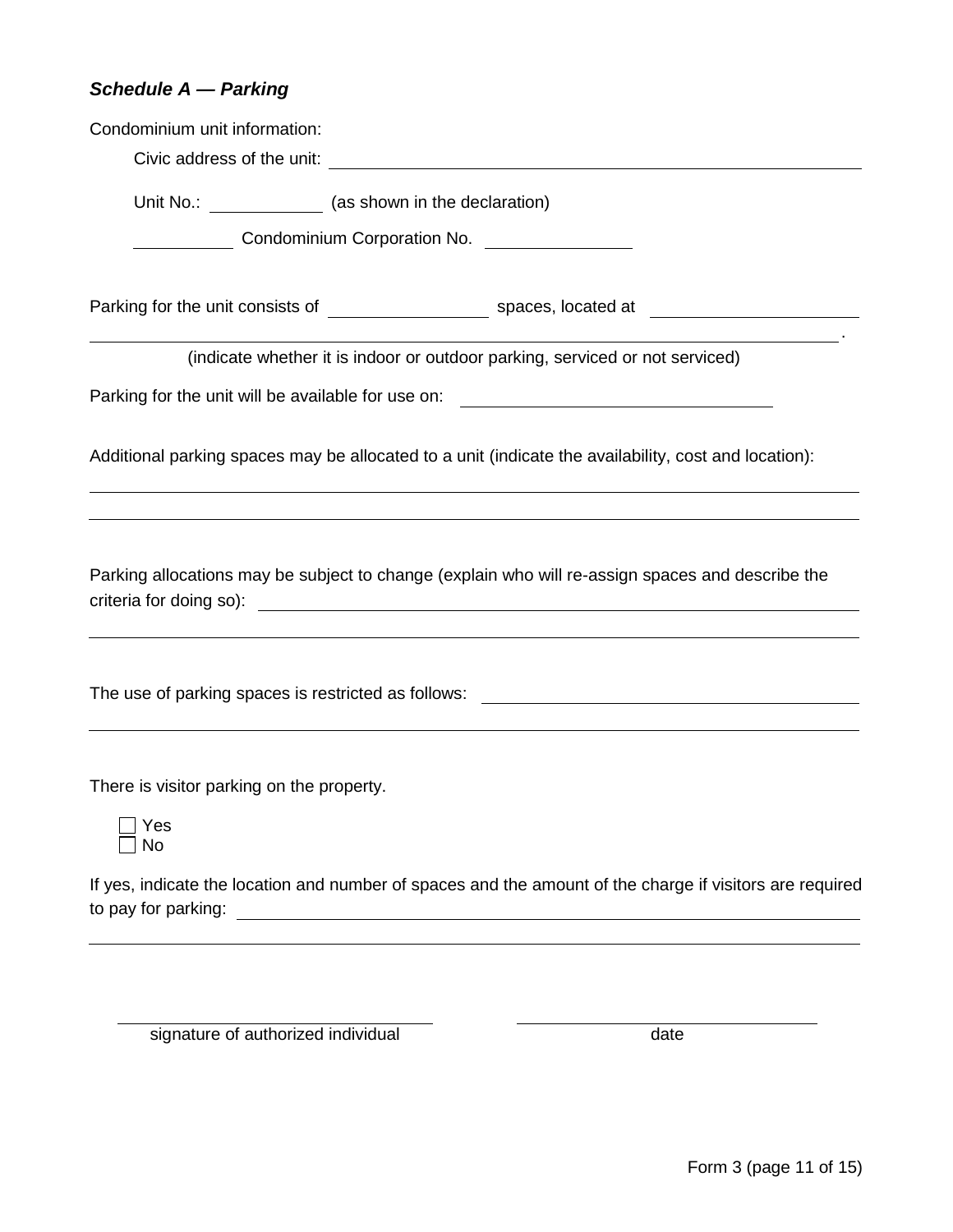## *Schedule B — Change to Common Elements*

Condominium unit information: Civic address of the unit: Unit No.: (as shown in the declaration) Condominium Corporation No.

The condominium corporation allowed the current or previous unit owner to make a change to the common elements as follows (provide details):

The current unit owner is responsible for the following related to change(s) to the common elements:

The new unit owner will assume responsibility for the change(s) to the common elements on the new owner's possession date.

signature of authorized individual date and the state of authorized individual date

**Note**: This Schedule does not deal with any changes a unit owner may have made to the unit or common elements without the knowledge or agreement of the condominium corporation.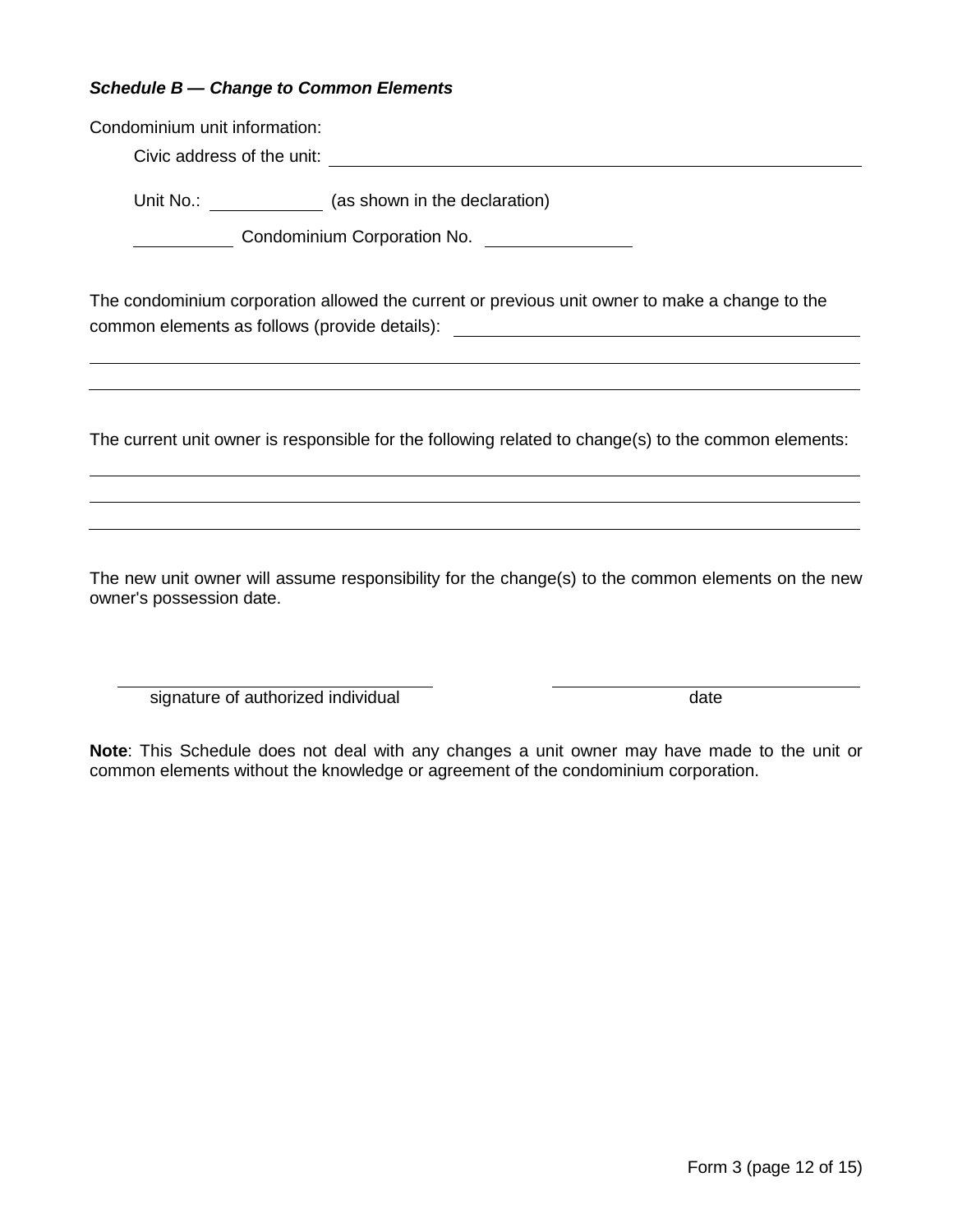|                                    | Condominium unit information:                                                                                                                                                                                                                                                                                                                                                            |
|------------------------------------|------------------------------------------------------------------------------------------------------------------------------------------------------------------------------------------------------------------------------------------------------------------------------------------------------------------------------------------------------------------------------------------|
|                                    |                                                                                                                                                                                                                                                                                                                                                                                          |
|                                    | Unit No.: _______________ (as shown in the declaration)                                                                                                                                                                                                                                                                                                                                  |
|                                    | Condominium Corporation No. [1982]                                                                                                                                                                                                                                                                                                                                                       |
|                                    | The condominium corporation is a leasehold condominium corporation. The land on which the                                                                                                                                                                                                                                                                                                |
|                                    |                                                                                                                                                                                                                                                                                                                                                                                          |
|                                    | Note: When a property lease ends, the interests of the unit owners and the leasehold condominium<br>corporation in the leasehold property cease to exist. Prospective unit owners may wish to review, or<br>obtain legal advice about, specific provisions in the lease and sections 278 to 284 of The<br>Condominium Act regarding renewal, termination and expiry of a property lease. |
|                                    | The property lease provides for the following rental rate or rates payable for the remainder of the term<br>and, if applicable, the following method or criteria for determining future rental rates:<br>,我们也不会有什么。""我们的人,我们也不会有什么?""我们的人,我们也不会有什么?""我们的人,我们也不会有什么?""我们的人,我们也不会有什么?""我们的人                                                                                                |
|                                    | The property lease contains a right of renewal.                                                                                                                                                                                                                                                                                                                                          |
| Yes<br><b>No</b>                   |                                                                                                                                                                                                                                                                                                                                                                                          |
|                                    |                                                                                                                                                                                                                                                                                                                                                                                          |
| The property lease is a sub-lease. |                                                                                                                                                                                                                                                                                                                                                                                          |
|                                    |                                                                                                                                                                                                                                                                                                                                                                                          |
| Yes<br>No                          |                                                                                                                                                                                                                                                                                                                                                                                          |

signature of authorized individual date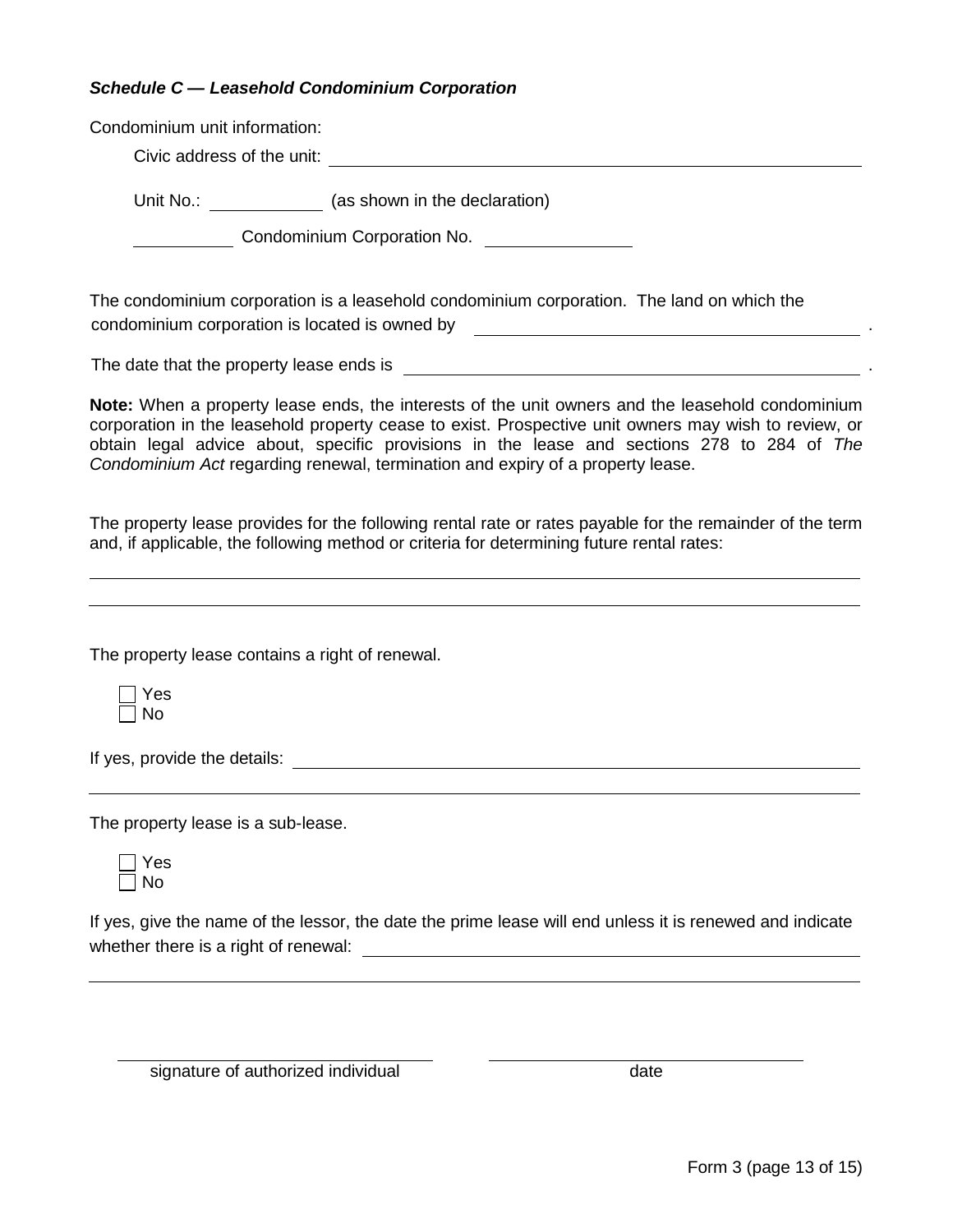# *Schedule D — Phased Condominium Development*

| Condominium unit information:                            |                                                                                                                                                                                       |
|----------------------------------------------------------|---------------------------------------------------------------------------------------------------------------------------------------------------------------------------------------|
| Civic address of the unit:                               | <u> 1980 - Jan Samuel Barbara, político establecera en la provincia de la provincia de la provincia de la provinc</u>                                                                 |
|                                                          | Unit No.: ______________ (as shown in the declaration)                                                                                                                                |
|                                                          | Condominium Corporation No. ________________                                                                                                                                          |
|                                                          |                                                                                                                                                                                       |
|                                                          | The condominium declaration states that the property will be developed in phases.                                                                                                     |
| Phase                                                    | Proposed completion date                                                                                                                                                              |
|                                                          |                                                                                                                                                                                       |
|                                                          |                                                                                                                                                                                       |
|                                                          |                                                                                                                                                                                       |
|                                                          |                                                                                                                                                                                       |
|                                                          | If the condominium property is being developed in phases, state the number of phasing units to be<br>converted into additional units in a later phase: ______________________________ |
| phase:<br><u> The Communication of the Communication</u> | State the approximate number of additional units that are to be developed in each uncompleted                                                                                         |
|                                                          | State the approximate number of units in total when all phases are completed:                                                                                                         |
|                                                          | Details about the phases are found in the following provisions of the declaration:                                                                                                    |
|                                                          |                                                                                                                                                                                       |
|                                                          |                                                                                                                                                                                       |
|                                                          |                                                                                                                                                                                       |

signature of authorized individual date